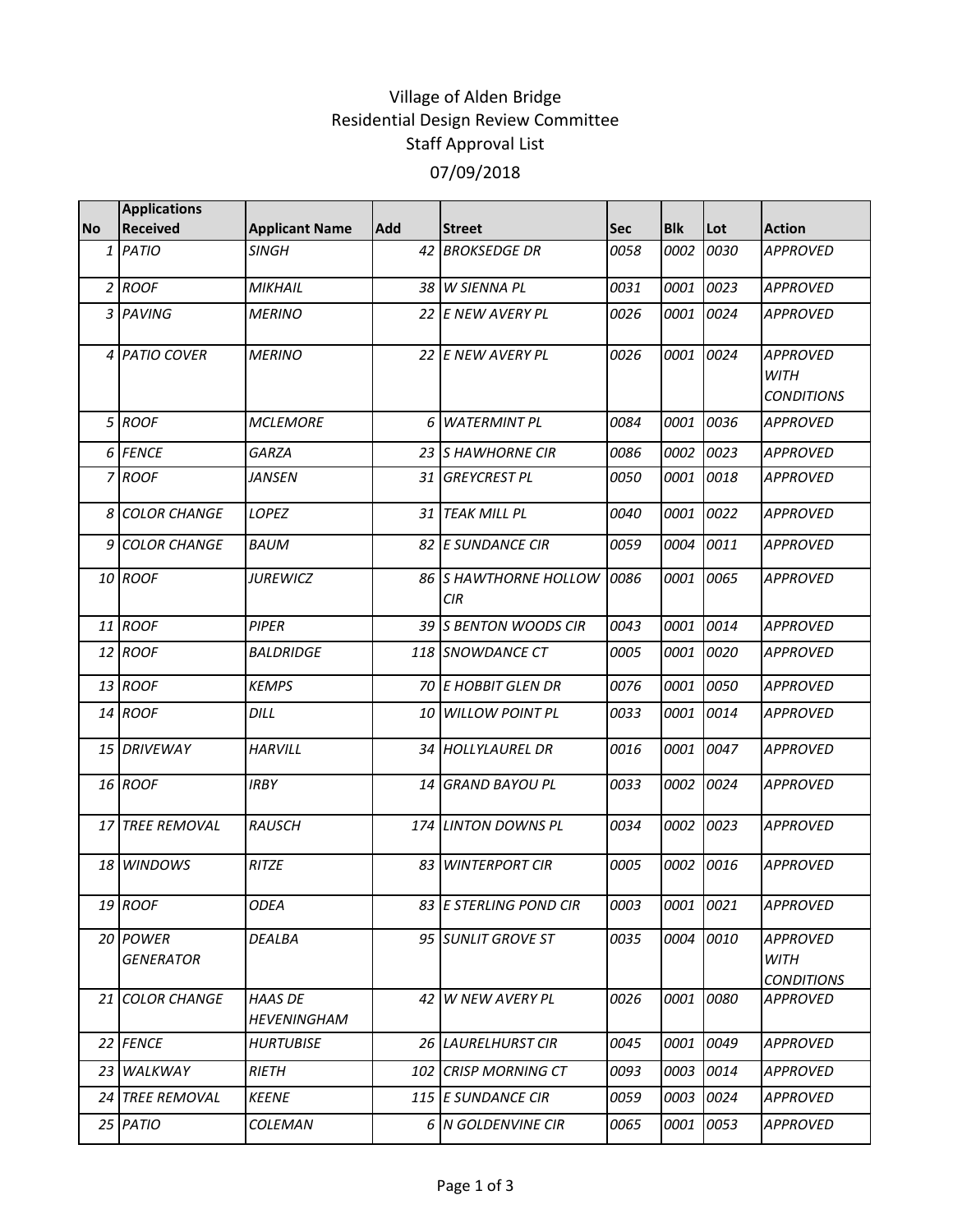## Village of Alden Bridge Residential Design Review Committee Staff Approval List 07/09/2018

|           | <b>Applications</b>       |                       |            |                              |      |            |      |                                                     |
|-----------|---------------------------|-----------------------|------------|------------------------------|------|------------|------|-----------------------------------------------------|
| <b>No</b> | <b>Received</b>           | <b>Applicant Name</b> | <b>Add</b> | <b>Street</b>                | Sec  | <b>Blk</b> | Lot  | <b>Action</b>                                       |
|           | 26 PATIO COVER            | <b>COLEMAN</b>        |            | 6 N GOLDENVINE CIR           | 0065 | 0001       | 0053 | <b>APPROVED</b><br><b>WITH</b><br><b>CONDITIONS</b> |
|           | 27 FENCE                  | <b>KVAPIL</b>         |            | 59 W FAIRBRANCH CIR          | 0044 | 0002       | 0013 | <b>APPROVED</b><br><b>WITH</b><br><b>CONDITIONS</b> |
|           | 28 FIREPLACE              | <b>TORRISI</b>        |            | 82 E FAIRBRANCH CIR          | 0044 | 0001       | 0028 | <b>APPROVED</b><br><b>WITH</b><br><b>CONDITIONS</b> |
|           | 29 SUMMER KITCHEN TORRISI |                       |            | 82 E FAIRBRANCH CIR          | 0044 | 0001       | 0028 | <b>APPROVED</b><br><b>WITH</b><br><b>CONDITIONS</b> |
|           | 30 PATIO COVER            | <b>TORRISI</b>        |            | 82 E FAIRBRANCH CIR          | 0044 | 0001       | 0028 | <b>APPROVED</b><br><b>WITH</b><br><b>CONDITIONS</b> |
|           | 31 FENCE                  | YU                    |            | 30 MERIT WOODS PL            | 0008 | 0003       | 0016 | <b>APPROVED</b>                                     |
|           | 32 FENCE                  | LOVETINSKY            |            | 34 MERIT WOODS PL            | 0008 | 0003       | 0017 | <b>APPROVED</b>                                     |
|           | 33 TREE REMOVAL           | <b>GEORGE</b>         |            | 6 E SIENNA PL                | 0030 | 0001       | 0011 | <b>APPROVED</b><br><b>WITH</b><br><b>CONDITIONS</b> |
|           | 34 COLOR CHANGE           | <b>STANBROUGH</b>     | 63         | <b>WRENS SONG PL</b>         | 0010 | 0003       | 0059 | <b>APPROVED</b>                                     |
|           | 35 FENCE                  | <b>HARLAN</b>         |            | 54 COTTSGE MILL PL           | 0013 | 0001       | 0028 | <b>APPROVED</b><br><b>WITH</b><br><b>CONDITIONS</b> |
|           | <b>36 TREE REMOVAL</b>    | <b>LEINART</b>        |            | <b>162 W BRISTOL OAK CIR</b> | 0011 | 0002       | 0007 | <b>APPROVED</b><br><b>WITH</b><br><b>CONDITIONS</b> |
|           | 37 COLOR CHANGE           | <b>RATCLIFF</b>       |            | 14 CLINGSTONE PL             | 0050 | 0001       | 0059 | <b>APPROVED</b>                                     |
|           | 38 WINDOWS                | <b>WILCOX</b>         |            | 23 COURTLAND GREEN ST        | 0055 | 0001       | 0012 | <b>APPROVED</b><br><b>WITH</b><br><b>CONDITIONS</b> |
|           | 39 TREE REMOVAL           | <b>JENSEN</b>         |            | 30 MILLPORT DR               | 0040 | 0004       | 0021 | <b>APPROVED</b><br>WITH<br><b>CONDITIONS</b>        |
|           | 40 SWIMMING POOL          | <b>GREGORY</b>        |            | 15 RYANWYCK PL               | 0086 | 0001       | 0056 | <b>APPROVED</b><br>WITH<br><b>CONDITIONS</b>        |
|           | 41 WINDOWS                | <b>HIGDON</b>         |            | 18 MEADOW BROOK PL           | 0012 | 0001       | 0017 | <b>APPROVED</b>                                     |
|           | 42 ROOM ADDITION          | <b>HIGDON</b>         |            | 18 MEADOW BROOK PL           | 0012 | 0001       | 0017 | <b>APPROVED</b><br>WITH<br><b>CONDITIONS</b>        |